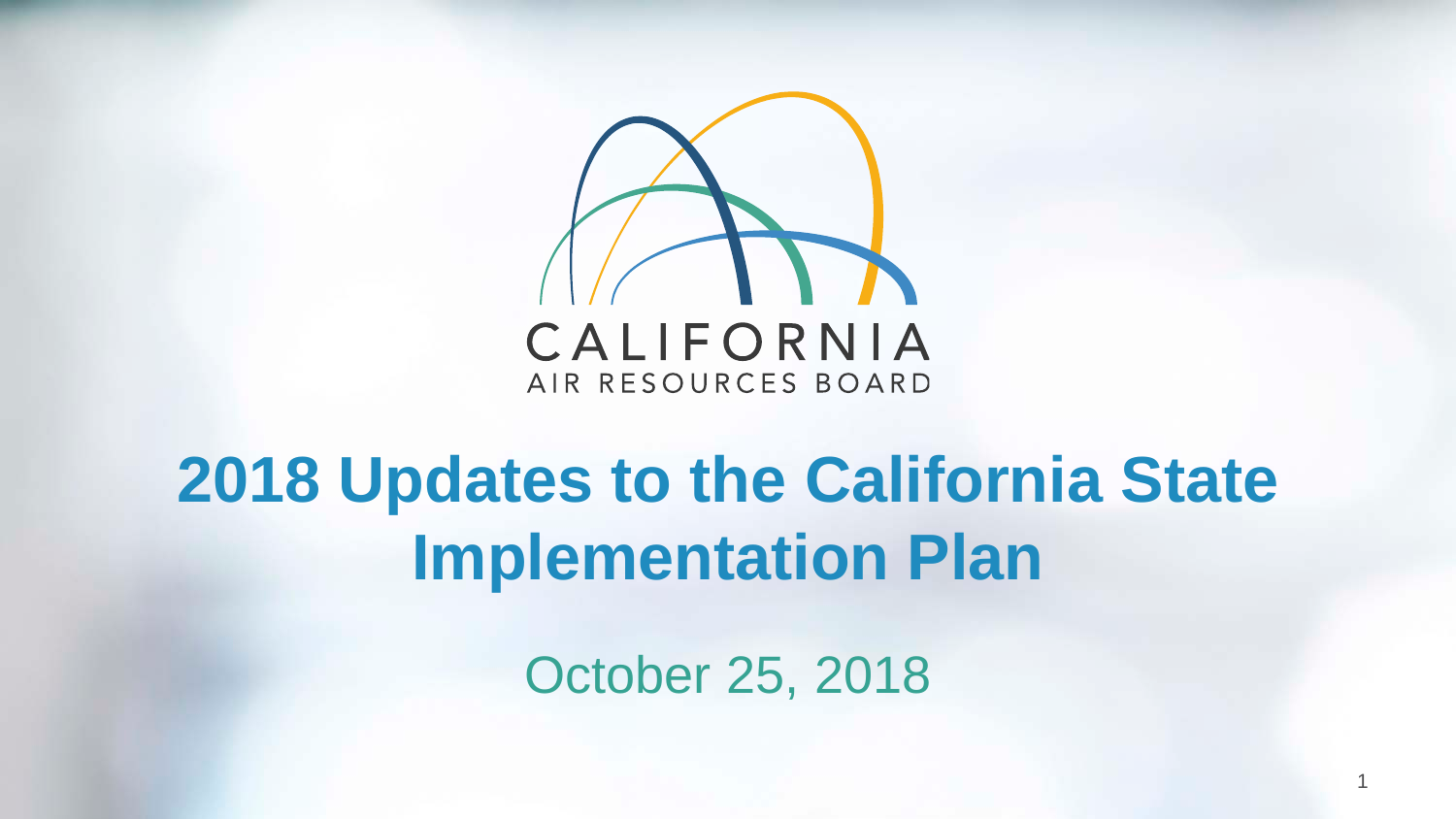#### **Key Court** • *South Coast AQMD v. U.S. EPA*  **Decisions Driving**  • *Bahr v. U.S. EPA* **2018 Updates**

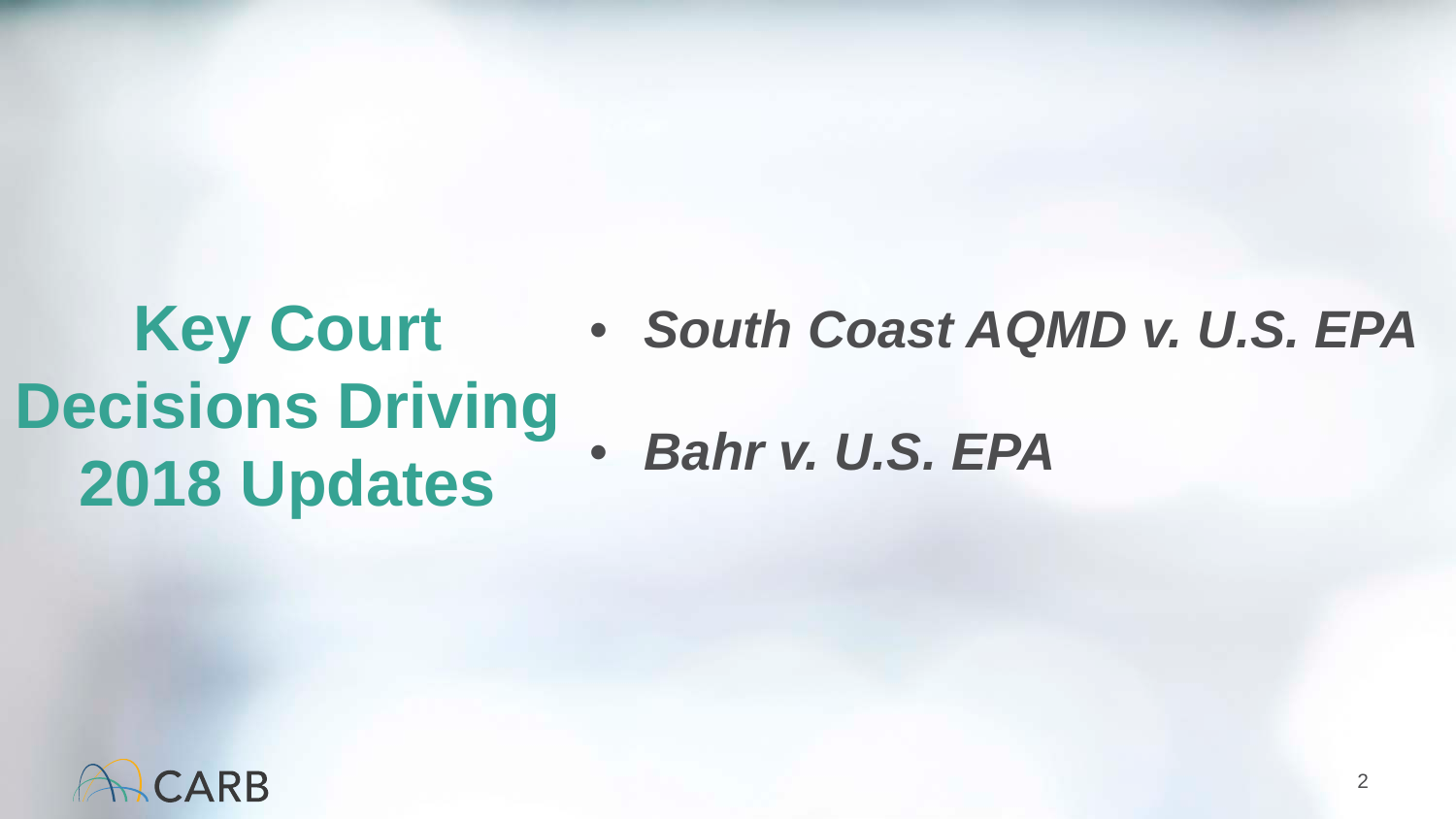### **SIP Updates Today**

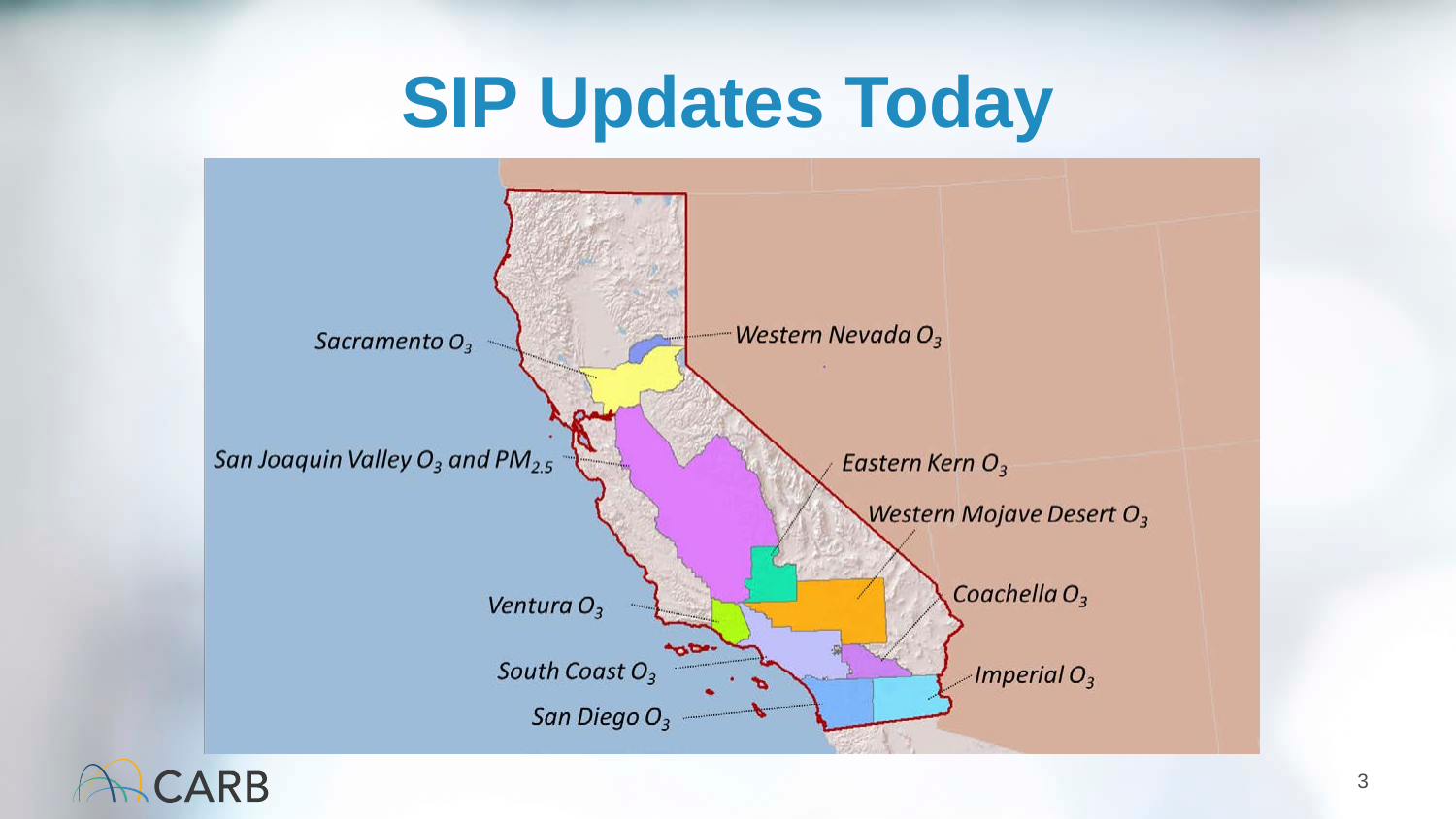# **Court Decision**  *South Coast AQMD v. U.S. EPA*

| <b>Previous approach</b>                                                    | <b>Court Ruling</b>                                                                           |
|-----------------------------------------------------------------------------|-----------------------------------------------------------------------------------------------|
| EPA set a 2011 RFP<br>baseline year, allowed<br>alternate years 2008 - 2012 | • EPA did not justify the use of<br>alternate baseline years<br>• 2011 is only acceptable RFP |
| • CARB used alternate<br>baseline years for all ozone<br><b>SIPs</b>        | baseline year                                                                                 |

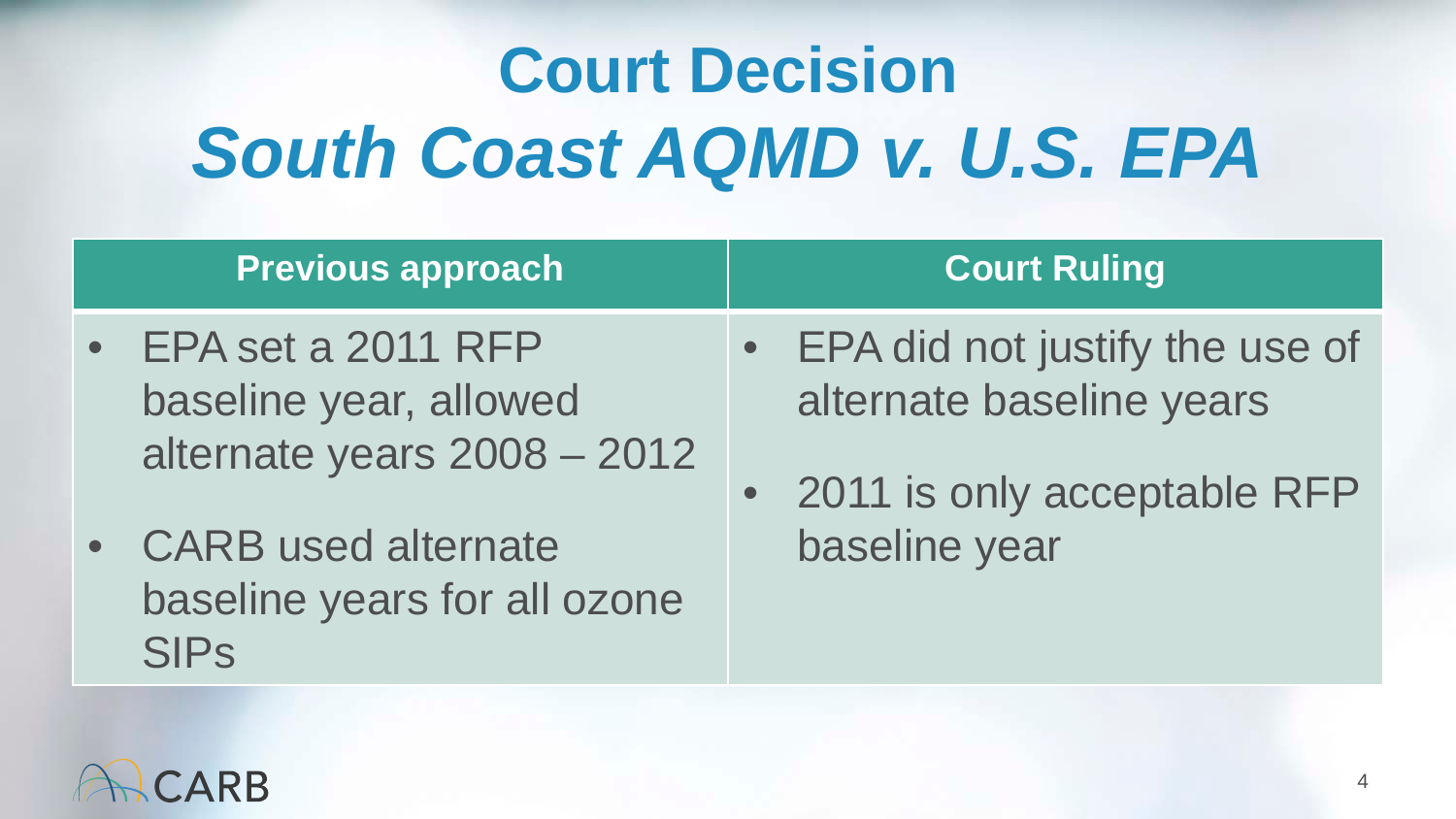## **Court Decision**  *Bahr v. U.S. EPA*

| <b>Previous approach</b>                                                                       | <b>Court Ruling</b>                                             |
|------------------------------------------------------------------------------------------------|-----------------------------------------------------------------|
| • Contingency met using<br>reductions from ongoing<br>implementation of adopted<br>regulations | • Contingency measure<br>reductions must occur in the<br>future |
| • CARB used reductions from<br>continued implementation of                                     | Contingency measures must<br>include a triggered element        |



Mobile Source Program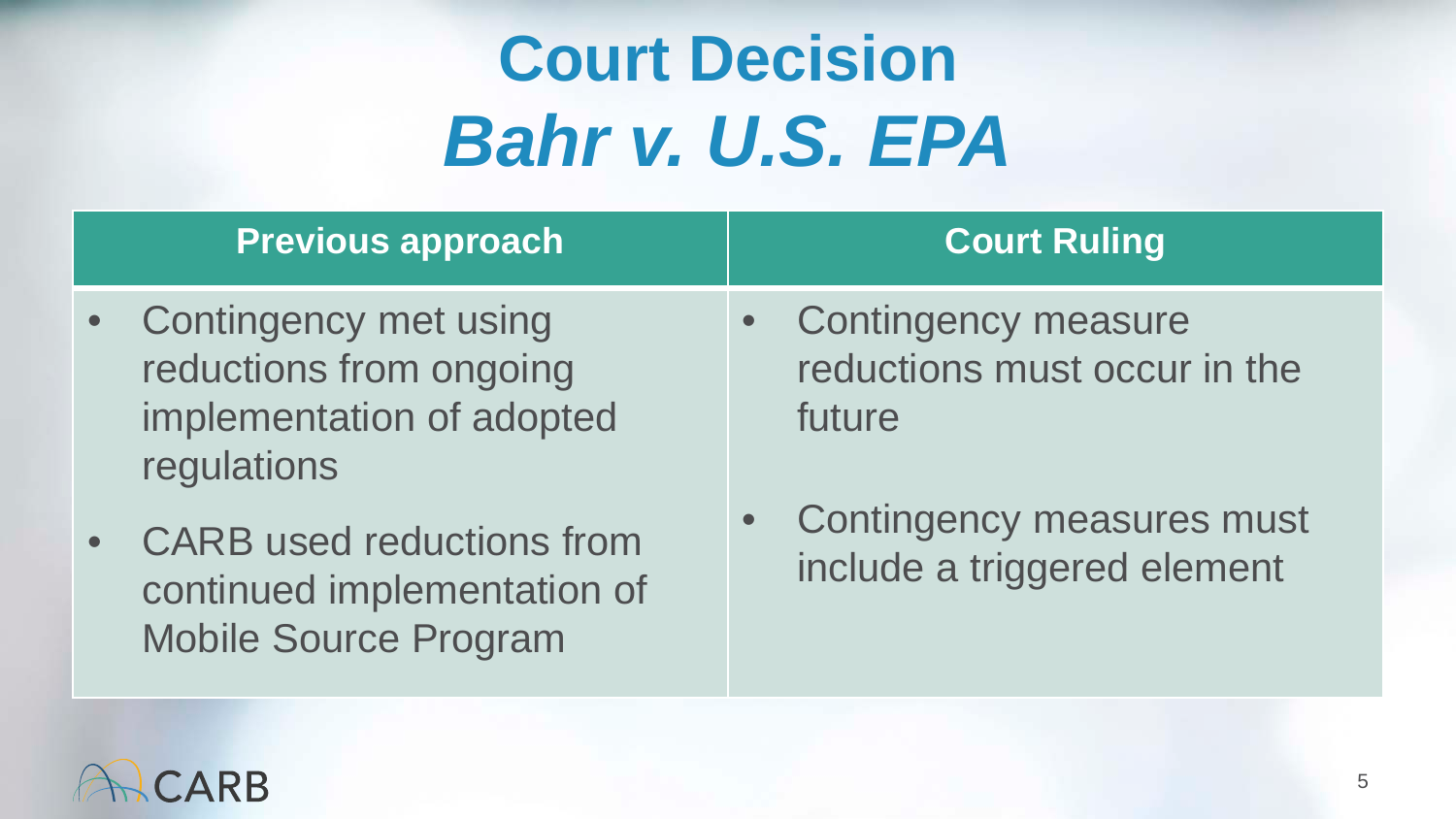# **Implications of Legal Decisions**

Submitted plans need updates to:

- RFP with 2011 baseline year
- Emission inventory years
- Transportation conformity budgets
- Contingency measures
	- CARB and local agencies must have a triggered measure
	- Ongoing emissions reductions can supplement reductions from the triggered measure

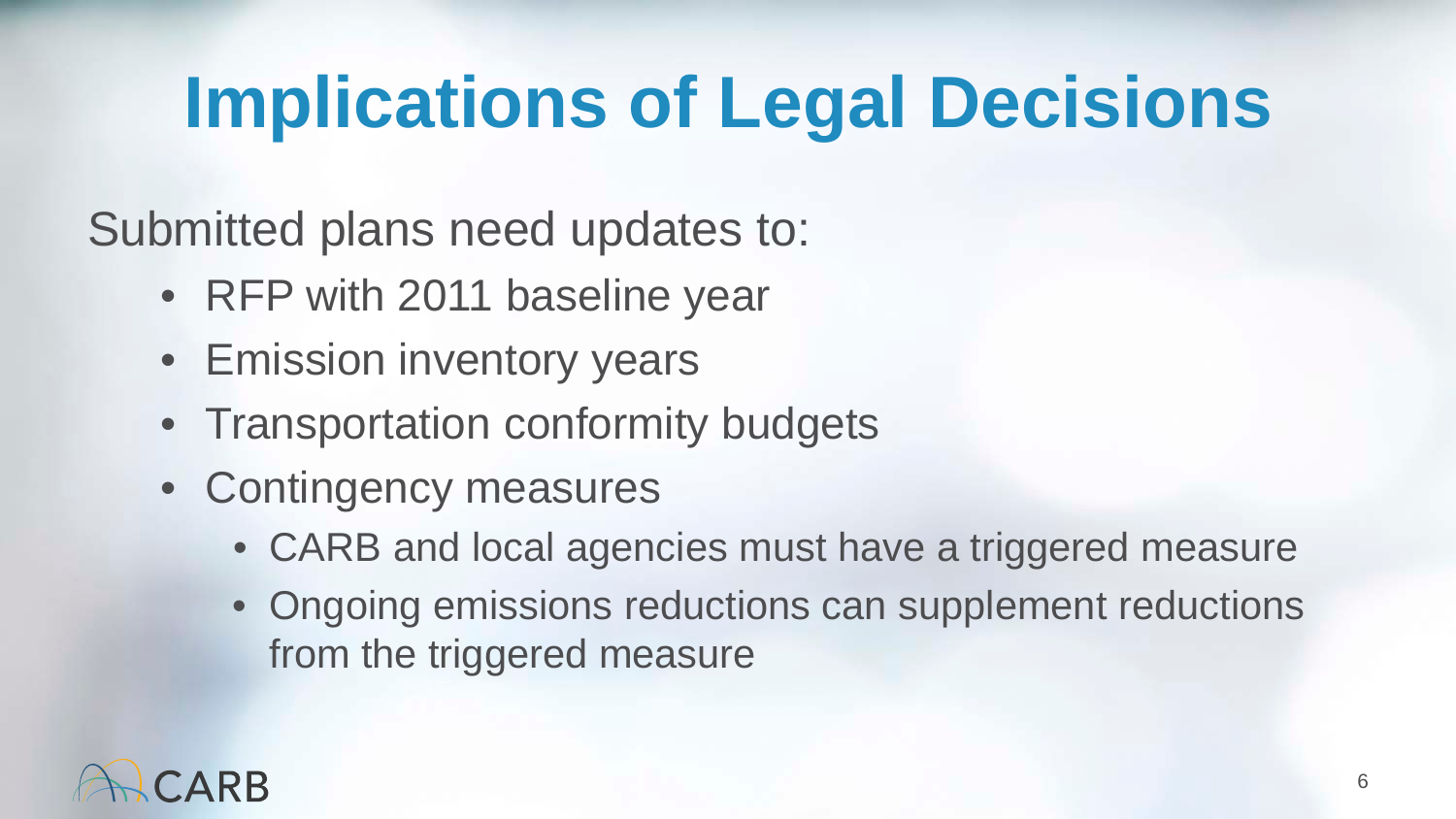#### **Addressing EMFAC Changes at the Same Time**

- Improved emission and deterioration factors
- Updated motor vehicle population
- • Revised compliance rates for on-road heavy-duty vehicle regulations
- $\triangleright$  Including emissions forecast changes in certain RFP demonstrations and transportation conformity budgets

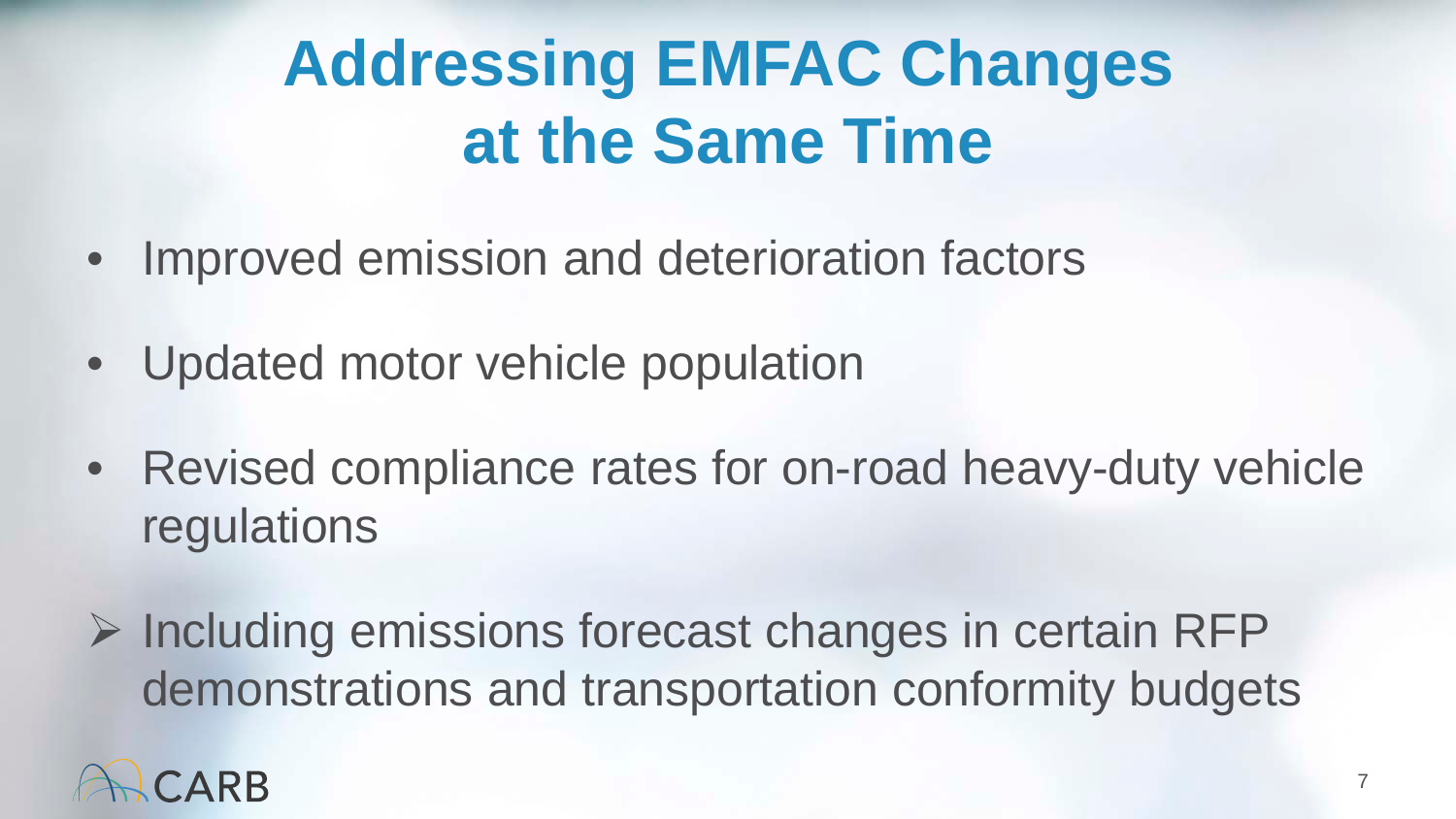### **Baseline Year-Dependent Elements**

|                                                              | <b>Previously Submitted</b>                  | 2018 SIP Update      |  |
|--------------------------------------------------------------|----------------------------------------------|----------------------|--|
| <b>RFP Baseline</b><br>Year                                  | 2012 baseline                                | 2011 baseline        |  |
| <b>RFP Milestone</b><br>Years                                | 2018 first milestone                         | 2017 first milestone |  |
| <b>Transportation</b><br><b>Conformity</b><br><b>Budgets</b> | 2018 first budget                            | 2020* first budget   |  |
|                                                              | * New budgets are not created for past years |                      |  |

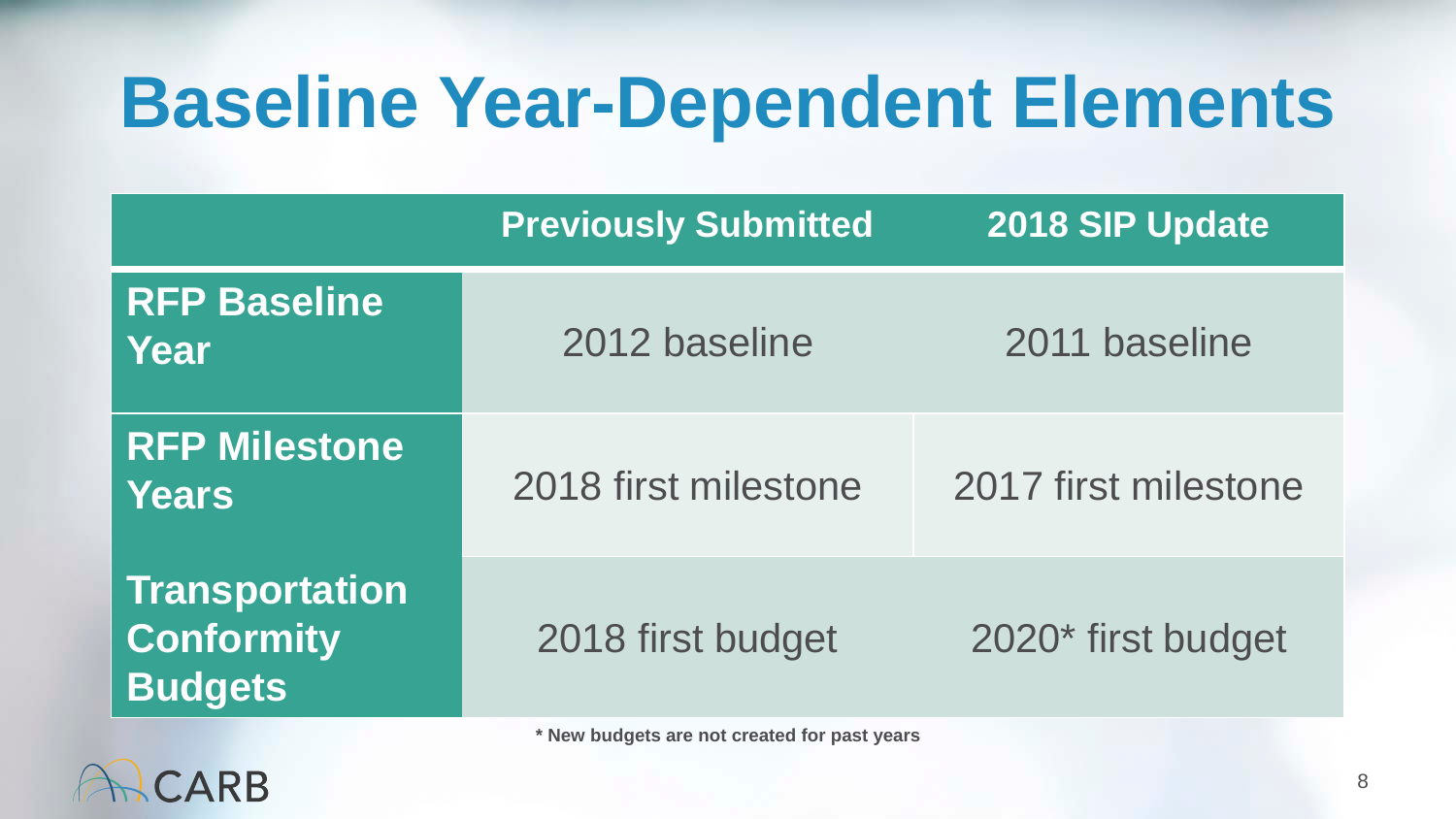# **Statewide Contingency Measure**

 Within 60 days of EPA finding of failure to meet an RFP milestone or failure to attain, the Executive Officer will direct staff to:

- • Publish an Enhanced Enforcement Report which includes description of an Enhanced Enforcement Program to reduce emissions and health impacts in the specified area
- Begin implementation of the Enhanced Enforcement Program to continue for specified timelines
- Publish a final report on results upon conclusion of the Enhanced Enforcement Program

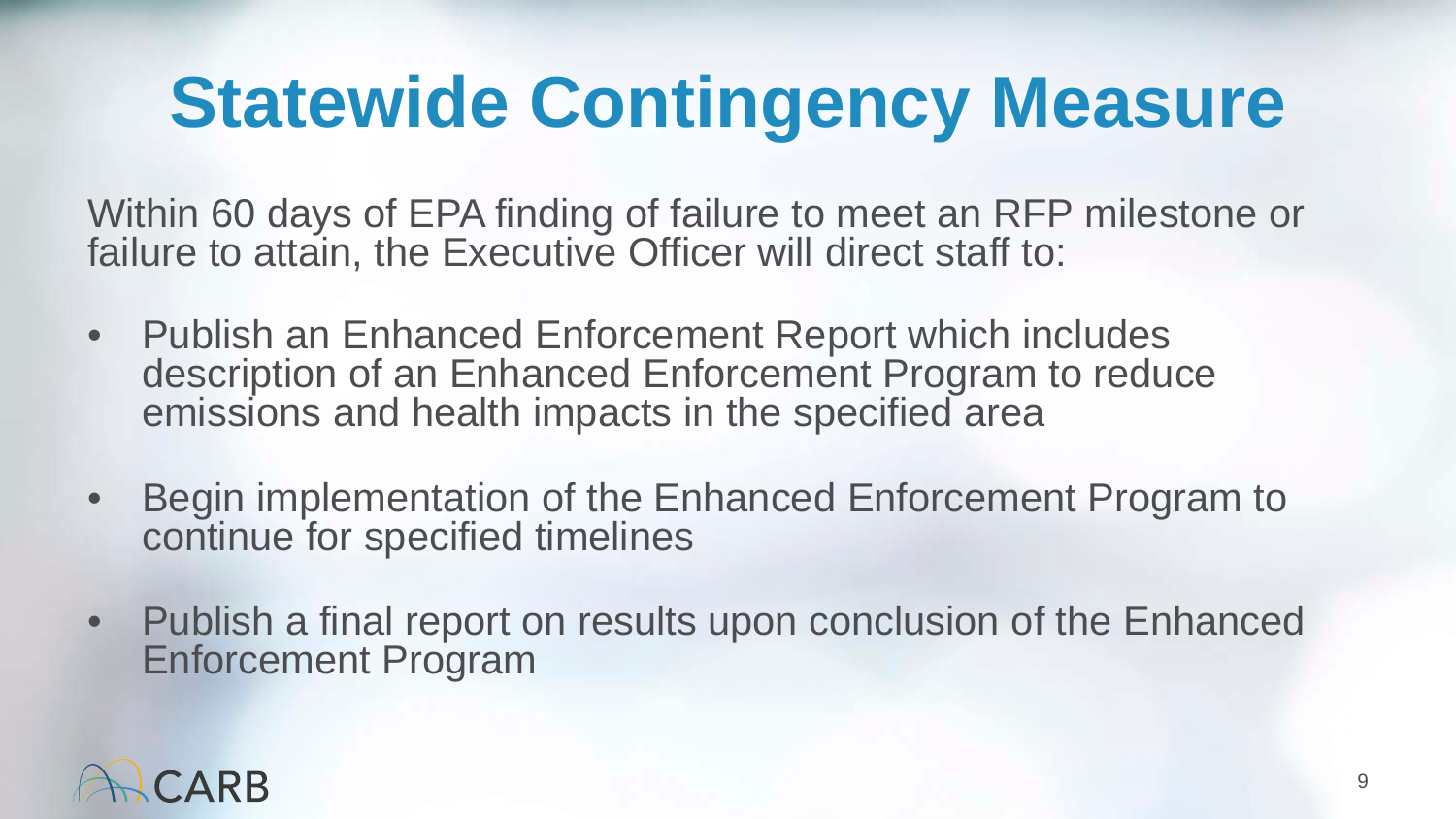### **Updated SIP Elements**

| <b>Nonattainment Area</b>    | <b>Emission</b><br><b>Inventory</b> | <b>RFP Demonstration</b> | <b>Transportation</b><br><b>Conformity Budgets</b> | <b>Contingency</b><br><b>Measures</b> |
|------------------------------|-------------------------------------|--------------------------|----------------------------------------------------|---------------------------------------|
| <b>Imperial County</b>       |                                     |                          |                                                    | $=$                                   |
| <b>Ventura County</b>        | $\checkmark$                        |                          |                                                    |                                       |
| <b>Eastern Kern County</b>   |                                     |                          |                                                    |                                       |
| <b>Western Nevada County</b> | --                                  | --                       | --                                                 |                                       |
| <b>San Diego County</b>      | --                                  | $= -$                    | --                                                 |                                       |
| <b>Sacramento Area</b>       | $\checkmark$                        |                          | $\ast$                                             |                                       |
| <b>Western Mojave Desert</b> |                                     |                          | $\star$                                            |                                       |
| <b>Coachella Valley</b>      |                                     |                          |                                                    |                                       |
| <b>San Joaquin Valley</b>    | $\checkmark$                        |                          | $\star$                                            |                                       |
| <b>South Coast Air Basin</b> |                                     |                          |                                                    |                                       |

**\* Includes safety margin**